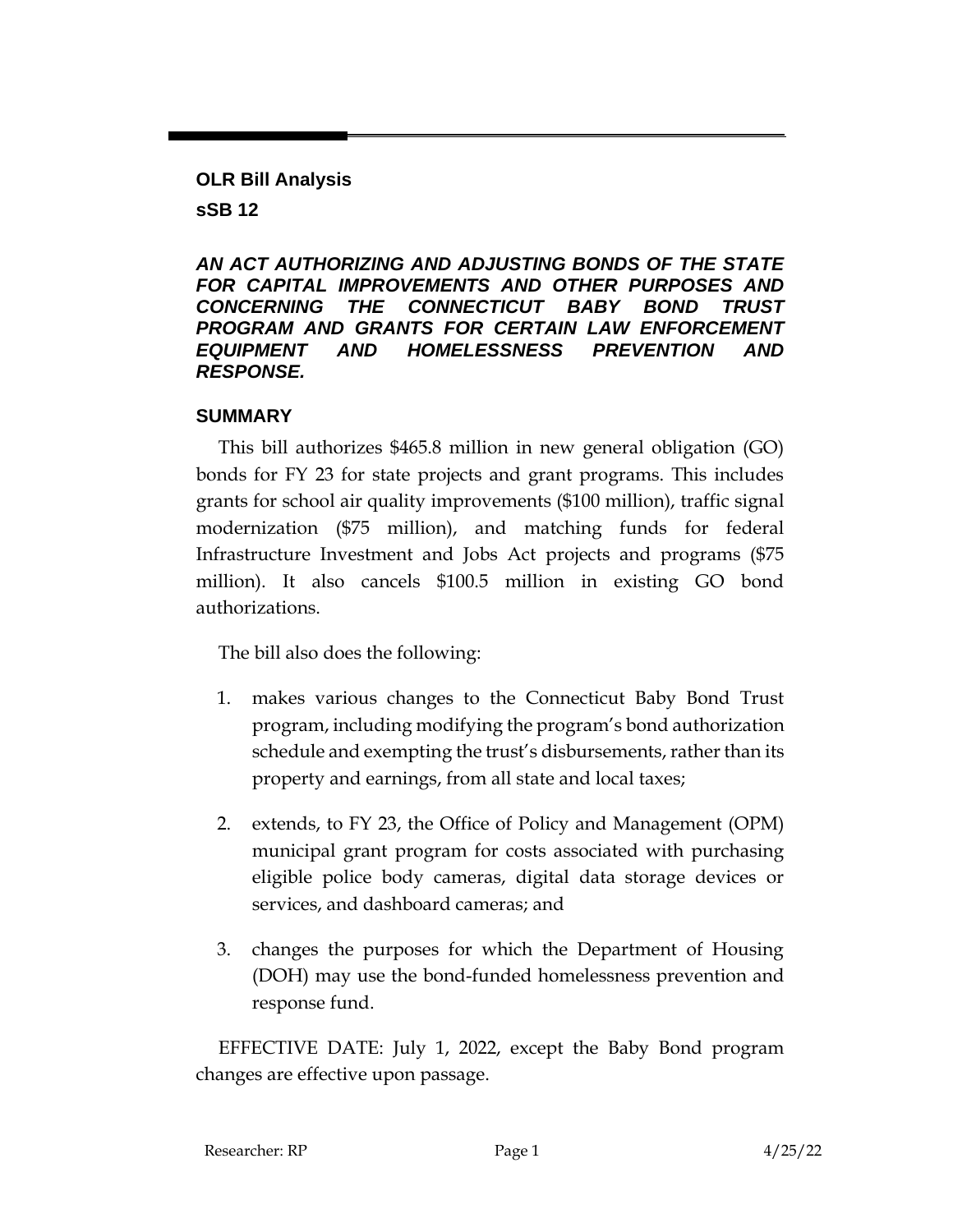### **§§ 1-15 & 38-39 — NEW BOND AUTHORIZATIONS FOR STATE AGENCY PROJECTS**

The bill authorizes state GO bonds in FY 23 for the state projects and grant programs listed in the table below. The bonds are subject to standard issuance procedures and have a maximum term of 20 years.

The bill includes a standard provision requiring, as a condition of bond authorizations for grants to private entities, each granting agency to include repayment provisions in its grant contract if the facility for which the grant is made ceases to be used for the grant purposes within 10 years of receipt. (It exempts the Connecticut Higher Education Supplemental Loan Authority (CHESLA) grants from this requirement.) The required repayment is reduced by 10% for each full year that the facility is used for the grant purpose.

| ş    | <b>Agency</b>                                                   | For                                                                                                                                                                                                                                                                                         | <b>Amount</b> |  |  |
|------|-----------------------------------------------------------------|---------------------------------------------------------------------------------------------------------------------------------------------------------------------------------------------------------------------------------------------------------------------------------------------|---------------|--|--|
|      | <b>STATE PROJECTS</b>                                           |                                                                                                                                                                                                                                                                                             |               |  |  |
| 2(a) | <b>OPM</b>                                                      | State matching funds for projects and programs<br>allowed under the federal Infrastructure<br>Investment and Jobs Act                                                                                                                                                                       | \$75,000,000  |  |  |
| 2(b) | Agricultural<br>Experiment<br><b>Station</b>                    | Renovations and improvements to Jenkins<br>Laboratory greenhouses                                                                                                                                                                                                                           | 800,000       |  |  |
| 2(c) | Department of<br>Transportation                                 | Assisting municipalities to modernize existing<br>traffic signal equipment and operations                                                                                                                                                                                                   | 75,000,000    |  |  |
|      |                                                                 | Matching funds necessary for municipalities,<br>school districts, and school bus operators to<br>submit federal grant applications in order to<br>maximize federal funding for purchasing or<br>leasing zero-emission electric school buses and<br>electric vehicle charging infrastructure | 20,000,000    |  |  |
|      |                                                                 | Constructing, altering, renovating, and<br>improving noise barriers                                                                                                                                                                                                                         | 5,000,000     |  |  |
| 38   | <b>Connecticut State</b><br>Colleges and<br><b>Universities</b> | Constructing, improving, or equipping child care<br>centers on or near college and university<br>campuses, including paying associated<br>architectural, engineering, or demolition service<br>costs                                                                                        | 10,000,000    |  |  |
| 39   | <b>DOH</b>                                                      | Developing housing for health care workers in<br>collaboration with the chief workforce officer                                                                                                                                                                                             | 20,000,000    |  |  |

**Table 1: GO Bond Authorizations for State Projects and Grant Programs (FY 23)**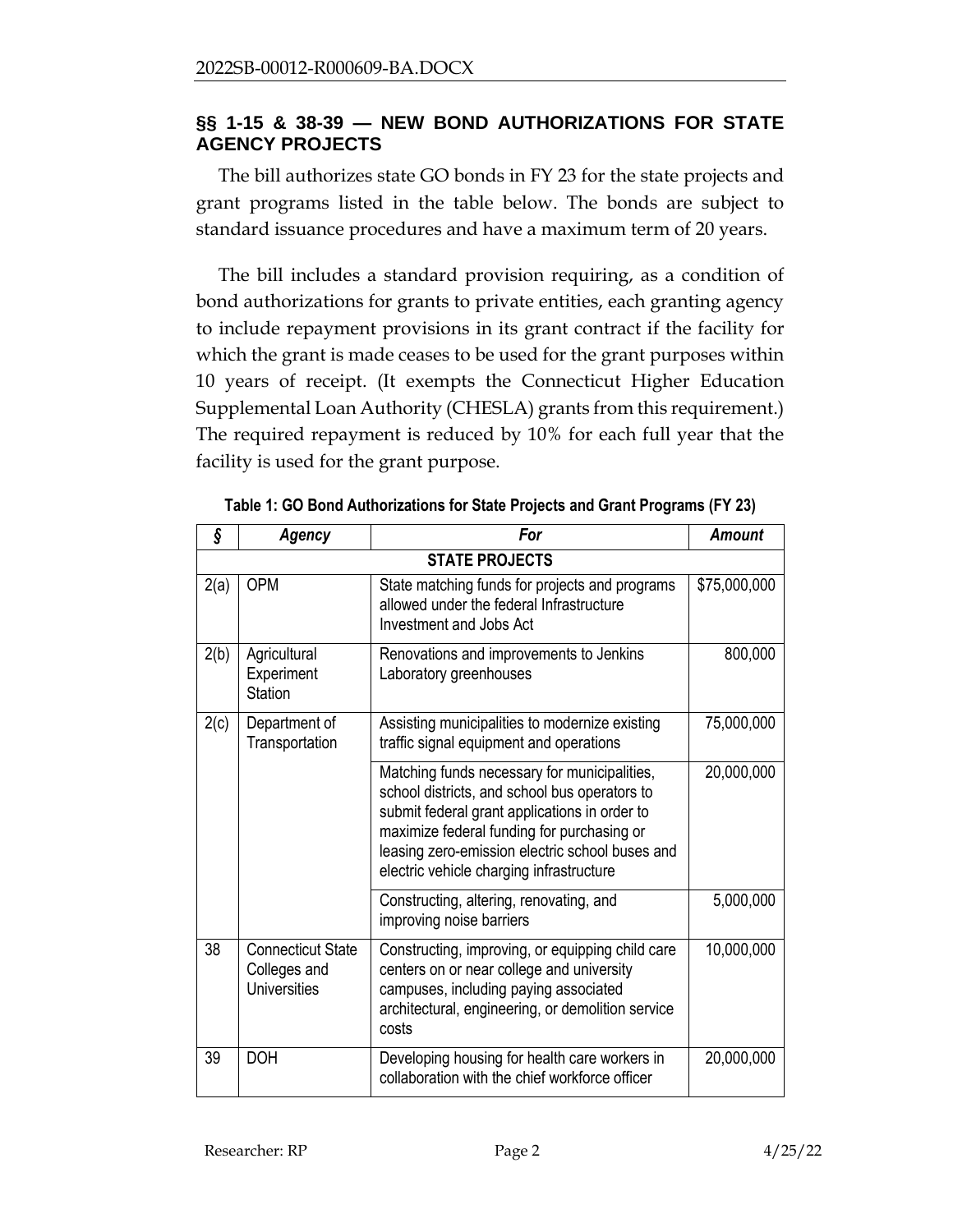| Ş    | Agency                                            | For                                                                                                                                                     | <b>Amount</b> |  |  |
|------|---------------------------------------------------|---------------------------------------------------------------------------------------------------------------------------------------------------------|---------------|--|--|
|      | <b>GRANTS</b>                                     |                                                                                                                                                         |               |  |  |
| 9(a) | <b>OPM</b>                                        | Grants to food resource organizations for capital<br>improvements                                                                                       | 10,000,000    |  |  |
| 9(b) | Department of<br>Administrative<br>Services (DAS) | Grants for school air quality improvements,<br>including upgrading, replacing, or installing<br>heating, ventilation, and air conditioning<br>equipment | 100,000,000   |  |  |
| 9(c) | Department of<br>Agriculture                      | Grants for farmland restoration and climate<br>resiliency                                                                                               | 7,000,000     |  |  |
| 9(d) | <b>CHESLA</b>                                     | Grants to state residents who graduate from a<br>state university or college for student loan<br>reimbursement                                          | 15,000,000    |  |  |

### **§§ 16-23 — CONNECTICUT BABY BOND TRUST PROGRAM**

The Connecticut Baby Bond Trust program, administered by the state treasurer, authorizes up to \$600 million in bonds to provide designated beneficiaries (i.e., babies born on or after July 1, 2021, whose births were covered under HUSKY) up to \$3,200 in a state trust. Once they reach age 18, designated beneficiaries that meet the program's eligibility requirements may receive the funds, including any investment earnings, to be used for an eligible expenditure (e.g., education, buying a home or investing in a business in Connecticut, and personal financial investments).

The bill makes various changes to the program, as described below, including minor, technical, and conforming changes and corrections.

### *Amounts Transferred for Designated Beneficiaries*

Under current law, the state treasurer must establish an accounting for each designated beneficiary and may transfer up to \$3,200 from the program's bond proceeds to the trust to be credited to the beneficiary's accounting at birth. The bill eliminates the requirement that (1) each designated beneficiary have an accounting and (2) the transferred funds come from these bond proceeds (see *Bond Authorization* below). It also allows the transfer to be made after the designated beneficiary's birth, rather than at birth.

Under current law, if a designated beneficiary fails to submit a valid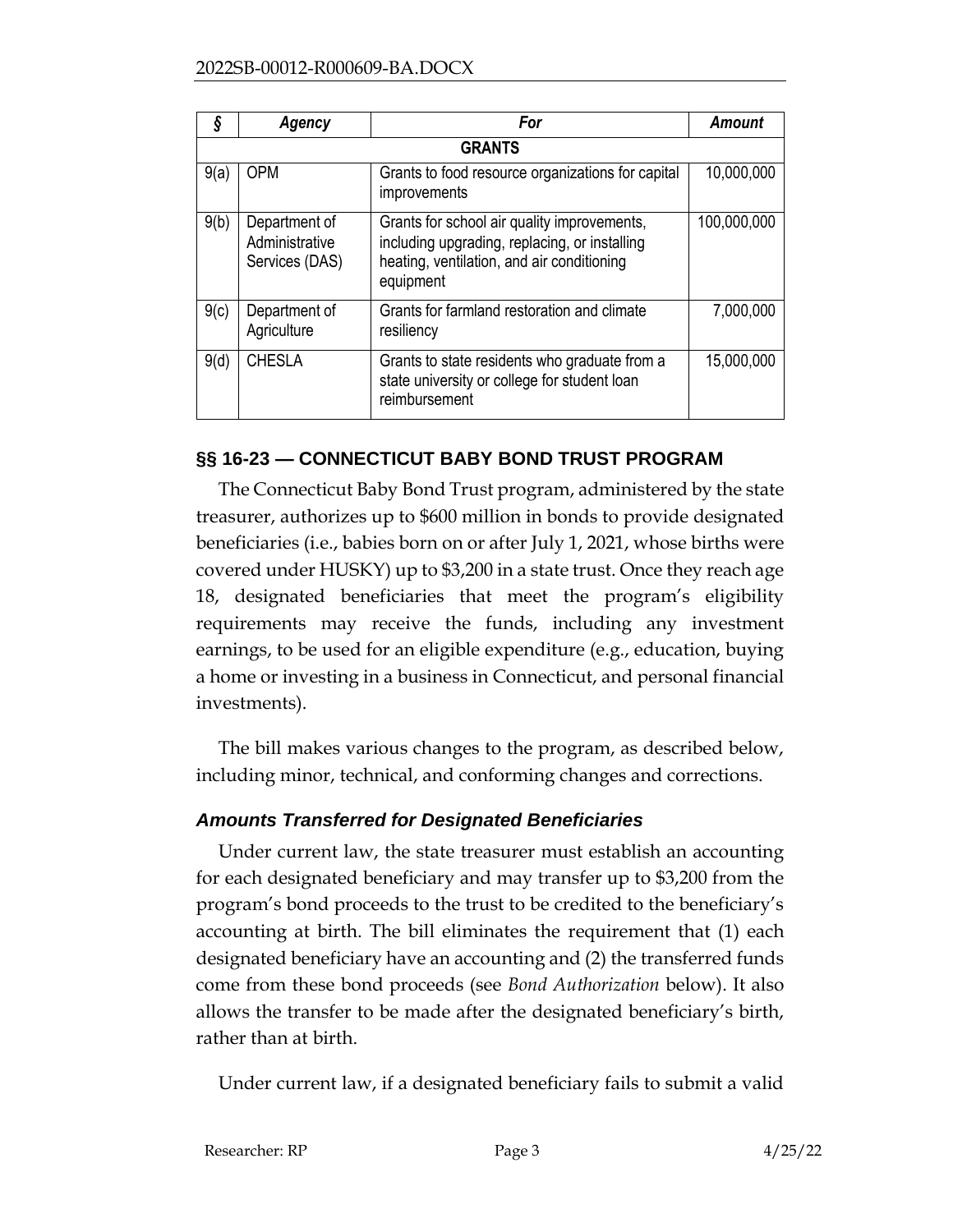claim before his or her 30th birthday or dies before doing so, the amount of his or her accounting is credited back to the trust's assets. The bill instead requires that this amount be retained by the trust to credit to designated beneficiaries born in subsequent years.

Existing law requires the treasurer to proportionately reduce the transfer amount for any year in which the bond funds are insufficient to provide the \$3,200 transfer to each beneficiary. The bill also requires, for any year in which these funds exceed the amount required to provide the transfer, that any excess be kept by the trust to credit to designated beneficiaries born in later years. It also makes technical and conforming changes.

### *Bond Authorization*

Current law authorizes the treasurer to issue up to \$600 million in state general obligation bonds for the program, in amounts of up to \$50 million per year from FYs 23-34. The bill increases the FY 23 authorization to \$100 million and eliminates the \$50 million authorization for FY 34. It also authorizes the program's implementation expenses to be added to the capped amount of bonds authorized for each year of the program.

Current law requires the Baby Bonds program to be funded with bonds from a specific bond issuance and incorporates certain provisions relating to this issuance, including the treasurer's powers in connection with the bond sale and certain legal actions related to the bonds. The bill instead subjects the bonds authorized under the program to standard statutory bond procedures and repayment requirements.

### *State and Local Tax Exemption*

The bill exempts disbursements from the trust, rather than the trust's property and earnings, from all state and local taxes.

### *Treasurer Oversight*

The bill explicitly subjects the treasurer's trust investments to the same oversight and requirements that the law establishes for other treasurer-administered funds, such as the Teachers' Pension Fund, the State Employee Retirement Fund, and the Connecticut Municipal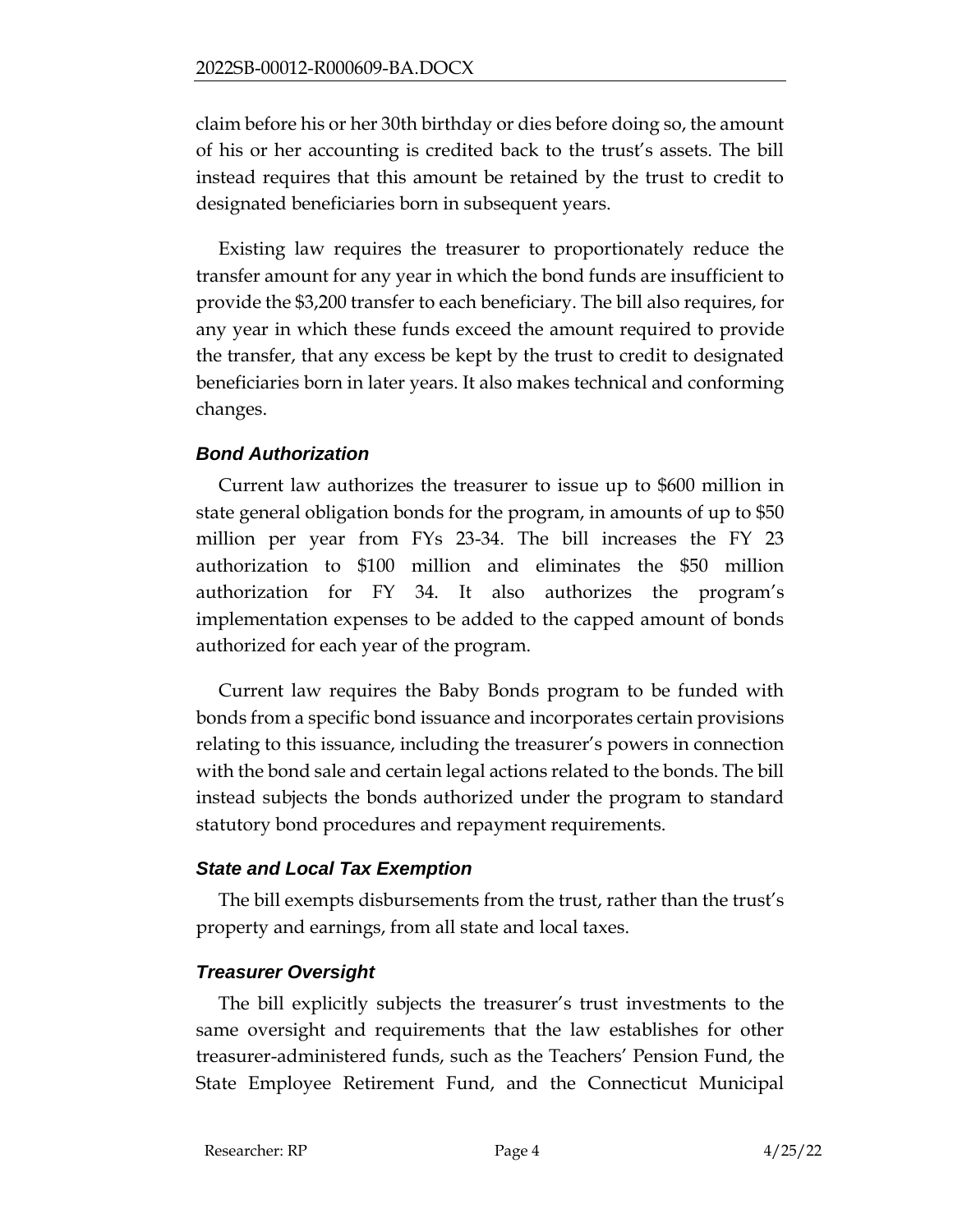Employees' Retirement Fund (e.g., investment review by the Investment Advisory Council).

# *Abandoned Property*

The bill exempts the trust's property from the law for determining when property held by a fiduciary is presumed abandoned.

# *Impact on Assistance Programs and Need-Based Aid*

The bill prohibits disbursements from the trust from being considered assets or income when determining an individual's eligibility for (1) state-administered assistance programs, to the extent allowed by federal law, or (2) need-based, institutional aid grants offered at the state's public eligible educational institutions. In doing so, it eliminates similar provisions in current law that applied to funds invested in the trust.

# **§§ 24 & 27-37 — CHANGES TO EXISTING AUTHORIZATIONS** *§§ 24, 28-30, 33 & 34 — Increases to Existing Authorizations*

The bill increases the amounts authorized for the existing bond authorizations, as shown in Table 2.

| ş  | Agency                                                               | Purpose/Fund                                                                                              | <b>Current</b>       | Bill's               | <b>Increase</b> |
|----|----------------------------------------------------------------------|-----------------------------------------------------------------------------------------------------------|----------------------|----------------------|-----------------|
|    |                                                                      |                                                                                                           | <b>Authorization</b> | <b>Authorization</b> |                 |
| 24 | <b>OPM</b>                                                           | Capital Equipment<br><b>Purchase Fund</b>                                                                 | \$10,000,000         | \$25,000,000         | \$15,000,000    |
| 28 | Department of<br>Energy and<br>Environmental<br>Protection<br>(DEEP) | Connecticut<br>bikeway,<br>pedestrian<br>walkway,<br>recreational trail,<br>and greenway<br>grant program | 3,000,000            | 6,000,000            | 3,000,000       |
| 30 | Department of<br>Economic and<br>Community<br>Development            | Grant to the<br>Connecticut<br><b>Science Center</b>                                                      | 10,500,000           | 20,500,000           | 10,000,000      |
| 34 | <b>DEEP</b>                                                          | Alterations,<br>renovations, and<br>new construction<br>at state parks and<br>other recreation            | 15,000,000           | 30,000,000           | 15,000,000      |

|  | <b>Table 2: Increases to Existing Authorizations</b> |
|--|------------------------------------------------------|
|--|------------------------------------------------------|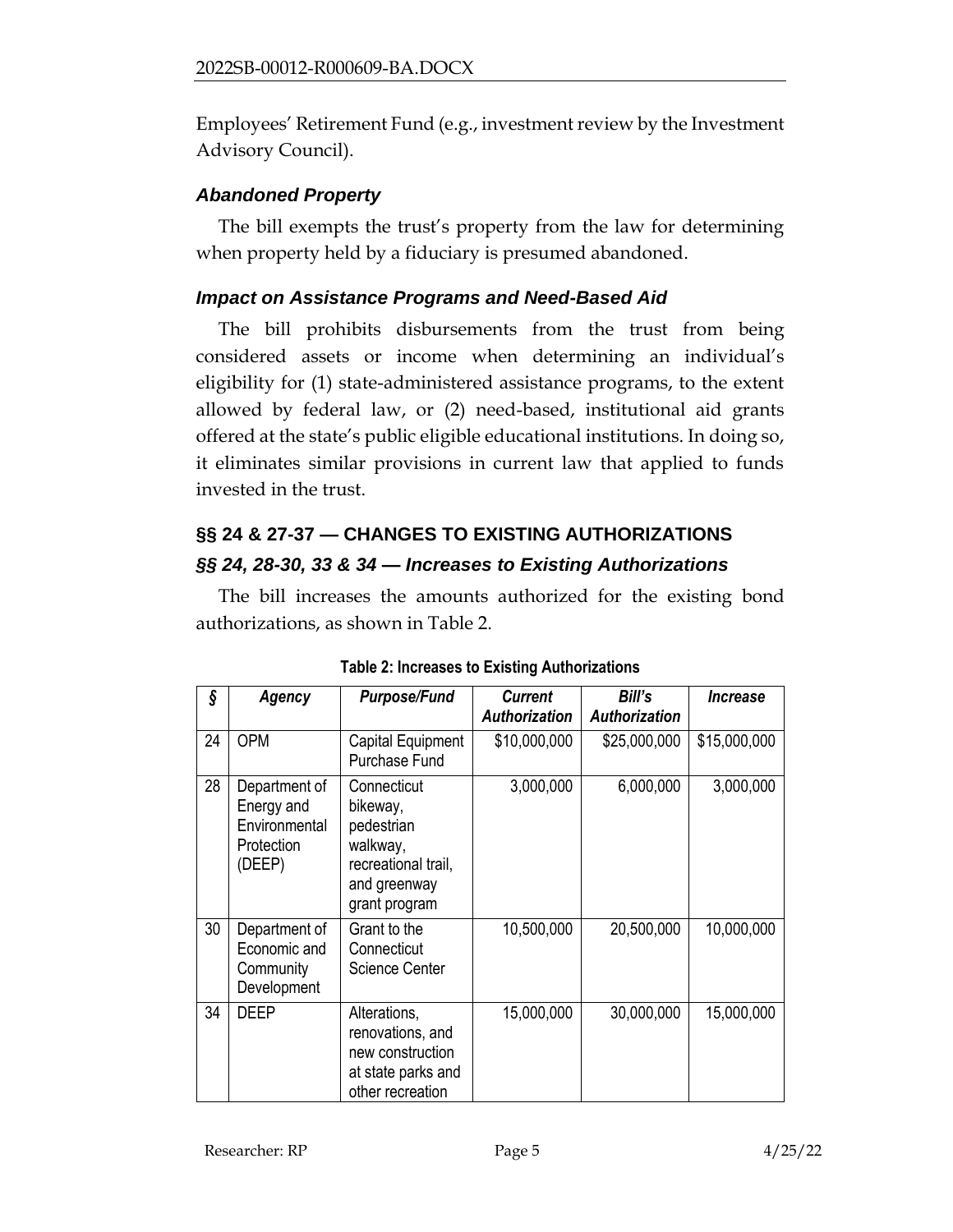#### 2022SB-00012-R000609-BA.DOCX

| ş  | Agency                      | <b>Purpose/Fund</b>                                                                                                                                                                                                                                      | <b>Current</b><br><b>Authorization</b> | Bill's<br><b>Authorization</b> | Increase   |
|----|-----------------------------|----------------------------------------------------------------------------------------------------------------------------------------------------------------------------------------------------------------------------------------------------------|----------------------------------------|--------------------------------|------------|
|    |                             | facilities, including<br>Americans with<br><b>Disabilities Act</b><br>improvements                                                                                                                                                                       |                                        |                                |            |
| 35 | Department of<br>Correction | Alterations,<br>renovations, and<br>improvements to<br>existing state-<br>owned buildings<br>for inmate<br>housing,<br>programming and<br>staff training<br>space, additional<br>inmate capacity,<br>support facilities,<br>and off-site<br>improvements | 10,000,000                             | 40,000,000                     | 30,000,000 |
| 37 | <b>DEEP</b>                 | Grants to<br>municipalities for<br>open space<br>acquisition and<br>development for<br>conservation or<br>recreational<br>purposes                                                                                                                       | 10,000,000                             | 15,000,000                     | 5,000,000  |

### *§§ 27 & 31-32 — Cancellations and Reductions*

The bill cancels or reduces the authorizations shown in Table 3.

|  |  | <b>Table 3: Bond Cancellations and Reductions</b> |
|--|--|---------------------------------------------------|
|--|--|---------------------------------------------------|

| 9  | Agency                                 | <b>Purpose/Fund</b>                                          | <b>Current</b><br><b>Authorization</b> | <b>Amount</b><br><b>Cancelled</b> |
|----|----------------------------------------|--------------------------------------------------------------|----------------------------------------|-----------------------------------|
| 27 | <b>DAS</b>                             | School construction<br>projects                              | \$550,000,000                          | \$100,000,000                     |
| 32 | Department of<br><b>Motor Vehicles</b> | Development of a master<br>plan for department<br>facilities | 500,000                                | 500,000                           |

### **§ 25 — GRANT PROGRAM FOR PURCHASING ELIGIBLE BODY AND DASHBOARD CAMERAS AND RELATED EQUIPMENT AND SERVICES**

The bill extends, to FY 23, the OPM-administered municipal grant program for costs associated with purchasing eligible police body